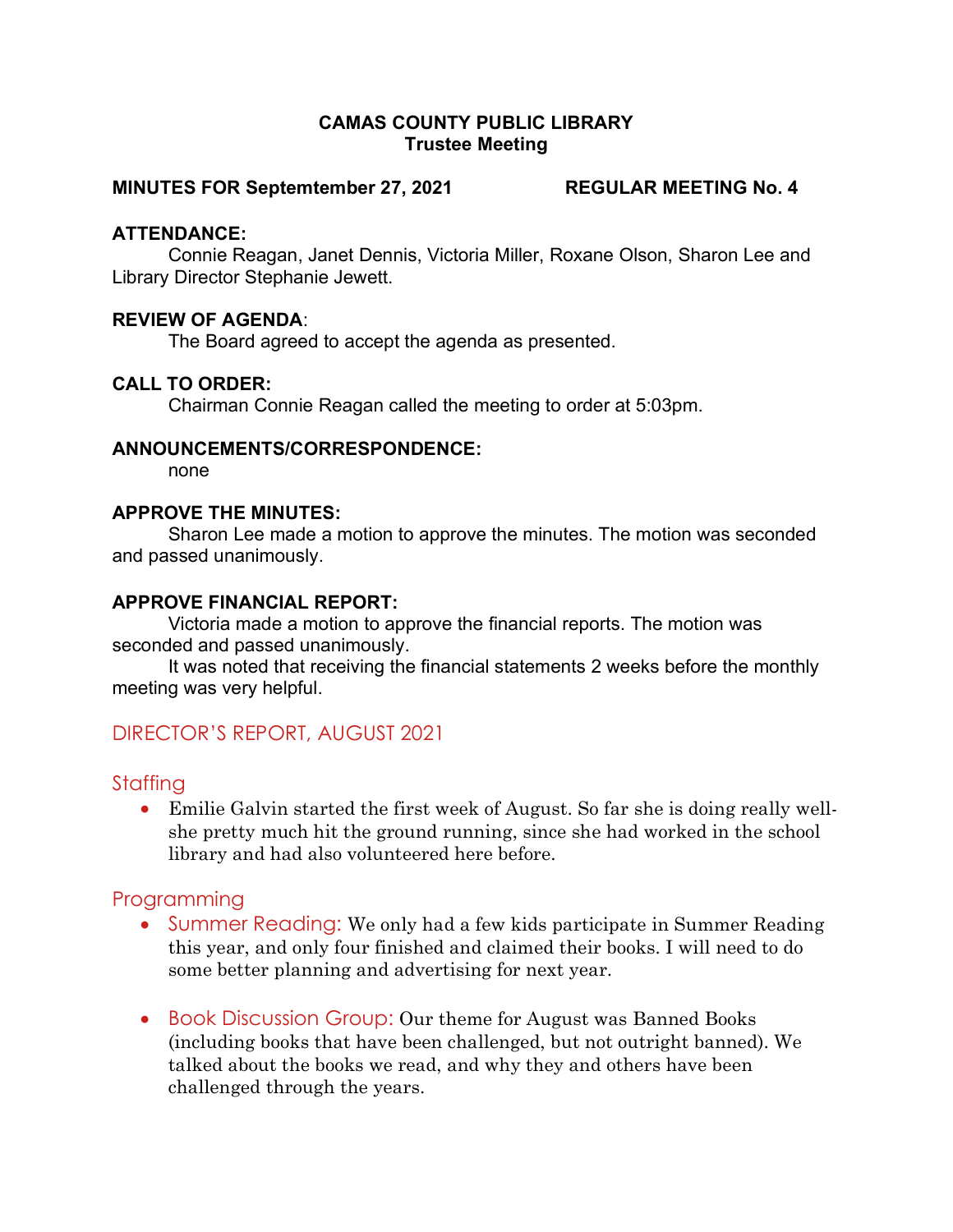## **Community**

# Usage Stats

| Community                  |                                                                                                                                                                                                                                                                                             |     |     |                  |                |     |                                                   |                  |                  |       |                 |                  |                  |       |
|----------------------------|---------------------------------------------------------------------------------------------------------------------------------------------------------------------------------------------------------------------------------------------------------------------------------------------|-----|-----|------------------|----------------|-----|---------------------------------------------------|------------------|------------------|-------|-----------------|------------------|------------------|-------|
|                            |                                                                                                                                                                                                                                                                                             |     |     |                  |                |     |                                                   |                  |                  |       |                 |                  |                  |       |
| $\bullet$                  | After the book sale, we boxed up some of the best of the donations (the ones<br>that looked new and were by popular authors) to donate to the new library in<br>Prairie. It's nice to be able to help out another library, as well as clear out a<br>couple of shelves in our storage area. |     |     |                  |                |     |                                                   |                  |                  |       |                 |                  |                  |       |
| <b>Usage Stats</b>         |                                                                                                                                                                                                                                                                                             |     |     |                  |                |     |                                                   |                  |                  |       |                 |                  |                  |       |
|                            |                                                                                                                                                                                                                                                                                             |     |     |                  |                |     |                                                   |                  |                  |       |                 |                  |                  |       |
|                            |                                                                                                                                                                                                                                                                                             |     |     |                  |                |     |                                                   |                  |                  |       |                 |                  |                  |       |
|                            |                                                                                                                                                                                                                                                                                             |     |     |                  |                |     |                                                   |                  |                  |       |                 |                  |                  |       |
|                            |                                                                                                                                                                                                                                                                                             |     |     |                  |                |     | AugustSeptenOctobeNovembDecemJanuary FebruarMarch |                  |                  | April | May             | June             | July             | Augu: |
| Door Count                 | Adult                                                                                                                                                                                                                                                                                       | 572 | 162 | 369              | 168            | 425 | 353                                               | 531              | 863              | 746   | 799             | 487              | 815              |       |
|                            | Juvenile*                                                                                                                                                                                                                                                                                   |     |     |                  |                |     |                                                   |                  |                  |       |                 |                  |                  |       |
| <b>Circulation</b>         | Audiobooks                                                                                                                                                                                                                                                                                  | 12  |     | 15               |                |     |                                                   |                  |                  |       |                 | 10               | $\overline{Q}$   |       |
|                            | Video-Adult                                                                                                                                                                                                                                                                                 |     | 43  | 29               | 9              | 46  | 19                                                | 97               | 59               | 64    | 77              | 23               | 50               |       |
|                            | Video- Juvenile                                                                                                                                                                                                                                                                             | 16  | 13  | 28               | 8              | 51  | 17                                                | 60               | 49               | 49    | 55              | 29               | 23               |       |
|                            | <b>Books-Adults</b>                                                                                                                                                                                                                                                                         | 147 | 151 | $\overline{121}$ | 82             | 149 | 126                                               | $\overline{151}$ | $\overline{167}$ | 122   | 02              | $\overline{118}$ | $\overline{131}$ |       |
|                            | Books- Juvenile                                                                                                                                                                                                                                                                             | 180 | 94  | 133              | 116            | 155 | 134                                               | 125              | 161<br>15        | 180   | $81\,$          | 131              | 207              |       |
|                            | Magazines<br>E-Books                                                                                                                                                                                                                                                                        | 37  | 64  | 53               | 36             | 43  | 43                                                | 49               | 46               | 62    | 63              | 47               | 58               |       |
|                            | <b>ILLs Borrowed</b>                                                                                                                                                                                                                                                                        |     |     |                  |                |     |                                                   |                  | 14               |       | 4               |                  |                  |       |
|                            | <b>ILLs Loaned</b>                                                                                                                                                                                                                                                                          |     |     |                  |                |     |                                                   |                  |                  |       |                 |                  |                  |       |
| Computer Use               | Adult                                                                                                                                                                                                                                                                                       | 13  |     |                  | 4              |     |                                                   |                  | 16               |       |                 | 16               | 21               |       |
|                            | Juvenile                                                                                                                                                                                                                                                                                    | 66  |     | 10 <sup>1</sup>  | 22             | 26  | 15 <sup>1</sup>                                   | 4                | 15               | 35    | 63              | 21               | 84               |       |
| <b>New Patrons</b>         | Adult                                                                                                                                                                                                                                                                                       |     |     |                  |                |     |                                                   |                  |                  |       |                 |                  |                  |       |
|                            | Juvenile                                                                                                                                                                                                                                                                                    |     |     |                  |                |     |                                                   |                  |                  |       |                 |                  |                  |       |
| Program Attendance         | Adult                                                                                                                                                                                                                                                                                       |     |     |                  |                |     |                                                   |                  | $\mathbf{5}$     | 5     | $\overline{5}$  |                  |                  |       |
|                            | Juvenile                                                                                                                                                                                                                                                                                    |     |     |                  |                | 10  | 10                                                | 25               | 36               | 89    | 52              | 50               | 58               |       |
| Other programs             | Knitters                                                                                                                                                                                                                                                                                    |     |     |                  | 16             | 9   |                                                   | $\overline{12}$  |                  | 18    | $\overline{20}$ | 13               | 10               |       |
|                            | Passive programming                                                                                                                                                                                                                                                                         |     |     |                  | 25             | 35  |                                                   |                  | 20               |       |                 |                  |                  |       |
|                            | Summer Reading                                                                                                                                                                                                                                                                              | 15  |     |                  |                |     |                                                   |                  |                  |       |                 |                  |                  |       |
| <b>Materials Additions</b> | Adult                                                                                                                                                                                                                                                                                       | 25  | 37  | 25               | 32             | 28  | 46                                                | 22               | 27               | 22    | 3               | 20               | 28               |       |
|                            | Juvenile                                                                                                                                                                                                                                                                                    | 48  | 181 | 38               | 18             | 10  | 21                                                | 16               | 17               | 96    |                 | 118              | 16               |       |
|                            | Teen                                                                                                                                                                                                                                                                                        |     | 3   |                  | $\overline{2}$ |     |                                                   |                  |                  |       |                 |                  |                  |       |
| <b>Equipment Usage</b>     |                                                                                                                                                                                                                                                                                             |     |     |                  | $\mathfrak{D}$ | 21  | 13                                                | 23               | 30               | 27    | 28              | 24               | 15               |       |
| Kanopy                     |                                                                                                                                                                                                                                                                                             | 96  | 57  | 63               | 10             | 11  |                                                   | 3                | 30               |       |                 | 35               | 63               |       |
| <b>Meeting Room Usage</b>  |                                                                                                                                                                                                                                                                                             | 5   |     |                  | $\Omega$       |     |                                                   |                  | $\cap$           |       |                 |                  | 22               |       |

## DIRECTOR'S REPORT:

- Hosted the September  $1<sup>st</sup>$  regional director's meeting with 2 live attendees and a zoom meeting.
- Received approval from the Foundation for a book cart.
- Will promote the summer reading program more vigorously next year along with prizes.